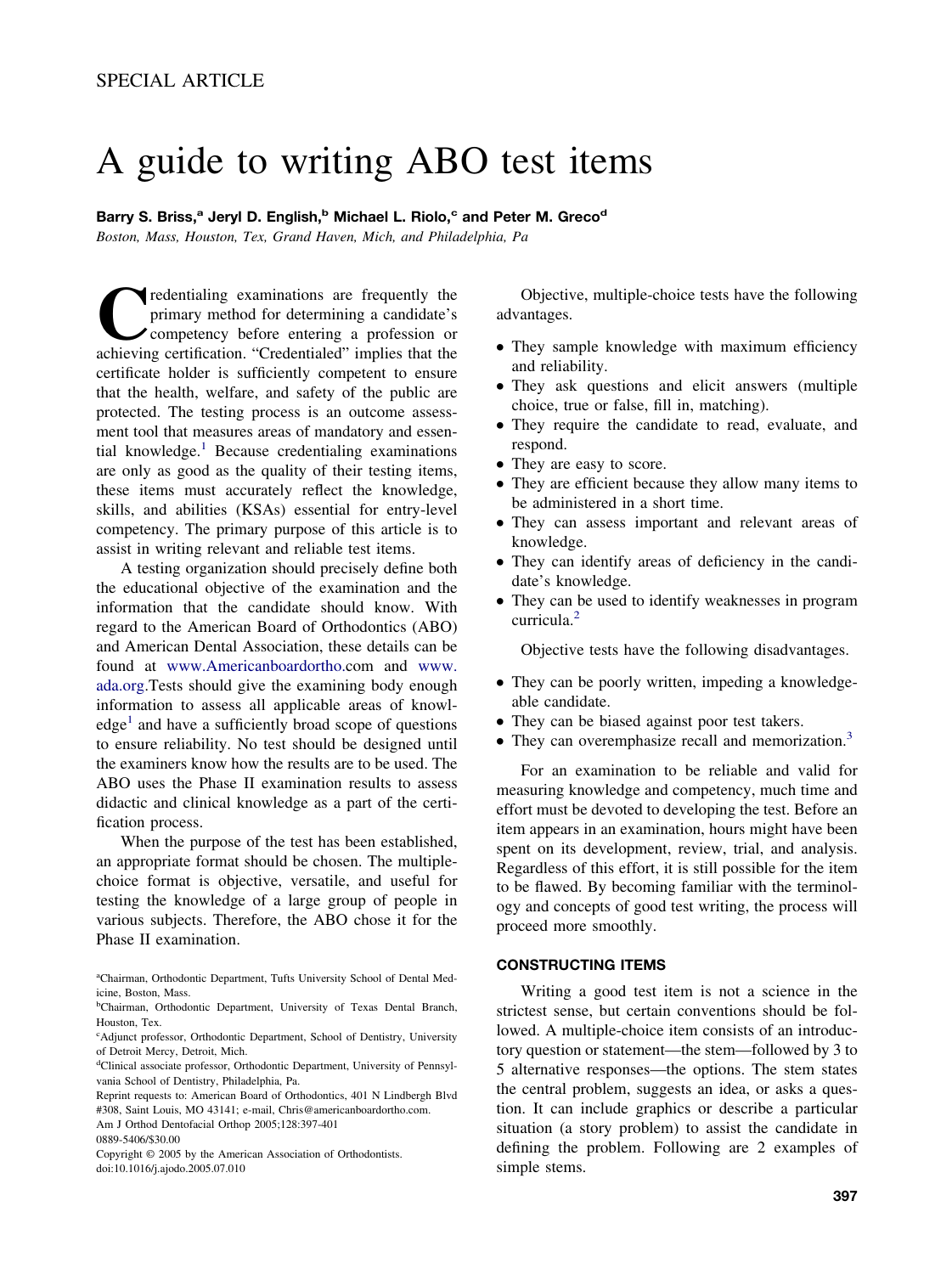*The ABO was established in what year?* (question) *The ABO was established in \_\_\_\_\_\_\_\_.* (incomplete statement)

Options are the possible answers from which a candidate selects the correct one. The incorrect options are called foils or distracters, and the correct response is the key. Four options are generally preferred because it can become difficult to write plausible foils beyond that number. And, if only 3 options seem viable, adding an obviously incorrect fourth choice does not increase the reliability of the item. In simulated tests evaluating knowledge vs guessing in objective tests, 3 options performed similarly to 4 in terms of consistency and discrimination. The influence of test-wiseness is actually reduced with 3 options rather than  $4^{4,5}$ .

When the item is finally put together, it looks like this:

(stem) *The American Board of Orthodontics was established in what year?*

(options)

*a. 1904 (distracter)*

*b. 1916 (distracter)*

*c. 1927 (distracter)*

*d. 1929 (key)*[6](#page-4-0)

# **CLASSIFYING ITEMS**

Each item should relate to a predetermined set of KSAs. If the examining body wants to ensure that the test assesses appropriate aspects of a candidate's educational experience and knowledge, it should analyze the aspects that are deemed important. Educators, board-certified practitioners, and educational test consultants should work together to determine the most critical clinical-care tasks required for competency in orthodontics. The tasks determined to be relevant in the examination, as well as the corresponding KSAs resulting from the job analysis, are then incorporated into the test specifications or examination blueprint. These specifications indicate the total number of items in the examination, the major categories (tasks), the KSAs measuring each task, the number of items per category, and the cognitive or thinking level required. All items in an examination must relate directly to the predetermined test specifications so that all candidates, regardless of when they are tested, will be examined on the same concepts with the same number and type of items.

It would be easy to approach the construction of test items purely from the mechanical viewpoint. One could simply decide what a good question might be, construct it, create 3 foils and a correct answer, and call it good. However, a more complex variable should not be ignored: what aspect of learning is to be tested, or what cognitive level of thinking is required to pass the test?<sup>7</sup>

Learning can be categorized into several broad topics: recall, comprehension, application, in-depth knowledge, synthesis of information, evaluation, and analysis[.8](#page-4-0) These categories should be considered when writing or reviewing test items and should be discussed as a part of the rationale for an item. For example, when asking a question that requires the candidate to use the cognitive skill of recall, the examiner might only be testing ability to memorize facts rather than ability to reason. If, on the other hand, the examiner's intent is to test ability to synthesize information, the question must be structured to elicit the response that requires that skill level.

The 3 levels of cognitive thinking generally included in credentialing examinations are recall, application, and analysis. *Recall* is the ability to remember and recognize facts, definitions, steps, and rules from previously learned material but not necessarily relating the information to anything else. Some key verbs that might be used in a recall item are choose, define, describe, identify, label, or select. *Application* refers to the ability to apply information to a new situation; to draw upon facts, principles, or steps; or to solve a problem usually in a straightforward manner. These items measure the candidate's ability to interpret or apply limited data. Some key verbs in an application item are change, make, modify, operate, prepare, produce, solve, or organize. *Analysis* is the ability to evaluate data, solve problems, fit pieces together to form a whole, and analyze the various parts and their relationship to the whole. Some key verbs in analysis items are appraise, compare, assess, or judge.

To classify the cognitive level of an item, one must ask: what is the candidate expected to do? If he or she must identify or recognize the correct answer, that item should be classified as using cognitive ability to recall information. If the candidate must classify, explain, or differentiate, the item will be described as application. If the candidate must formulate, evaluate, or judge, the item will require the cognitive ability to analyze. These levels of thinking are interrelated and build on each other. For example, to answer an analytical question, a candidate might need to recall and apply certain facts.

## **RULES OF WRITING ITEMS**

One factor to keep in mind when writing items is that each is a sample of what a person must know to be deemed competent in the specialty. Items should not be written so that they provide clues to the correct answer, nor should they be written so poorly that they mislead the candidate into choosing the wrong answer.

Here is an item checklist: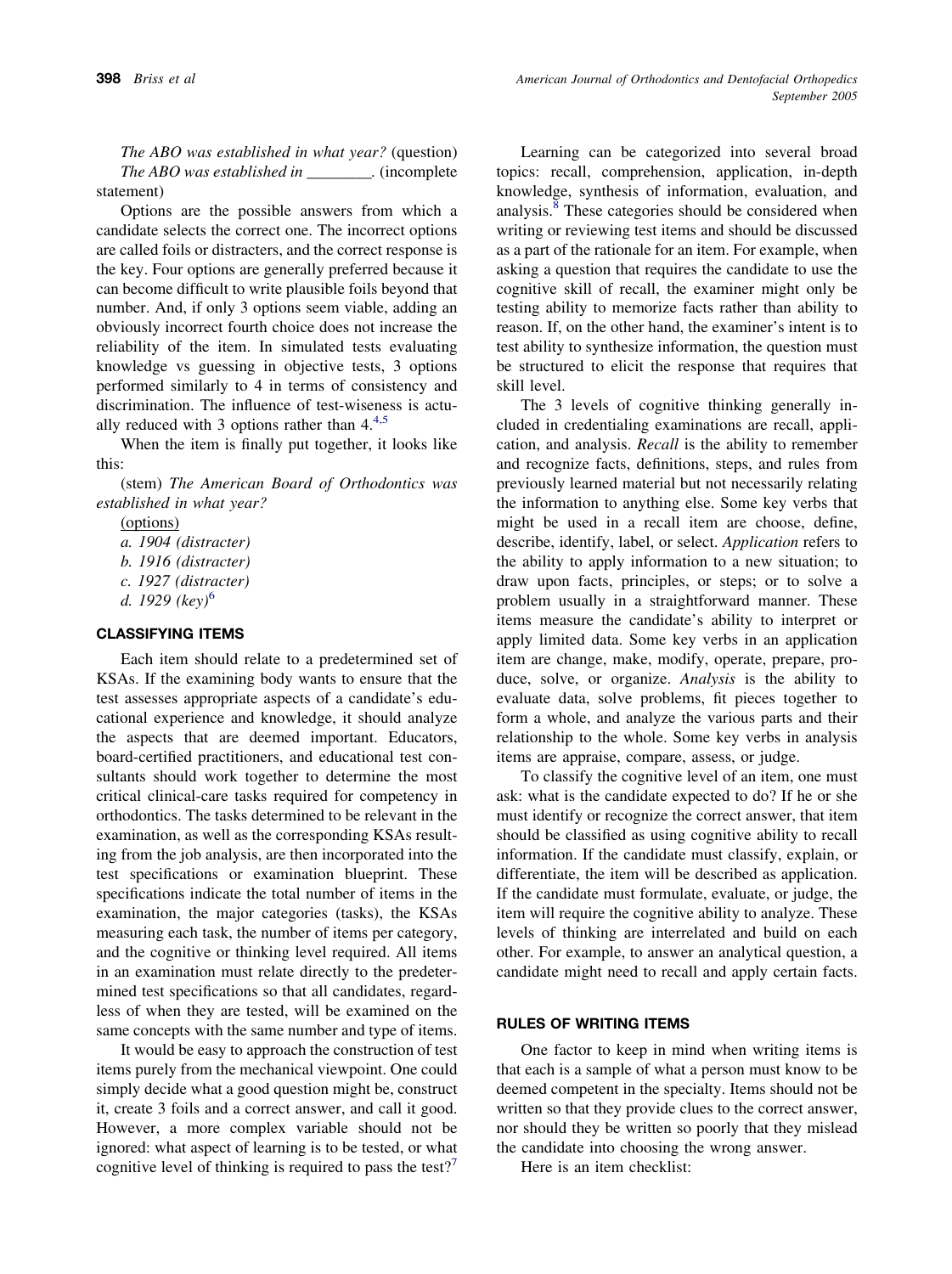- 1. Each item should measure a candidate's knowledge of a topic that is relevant to the specialty and to the protection of the public or client. Does the item measure something that a competent, entry-level candidate should know?<sup>9</sup>
- 2. Each item should test a single concept or idea.<sup>9</sup> Keep the purpose of the item clearly in mind and make certain that it is related to an important job component. Candidates should not be tested on trivia or knowledge that would be acquired only through experience. The item should represent current and optimal practice levels. Avoid items that measure something so new that few people are doing or using it or something so obsolete that only a few people still use it.
- 3. The language of the item should be appropriate for the candidate's educational or reading level. It is generally better to write an item at or below the reading level of the average candidate.[8,9](#page-4-0) Do not make an item difficult to read; a credentialing examination is not a test of reading comprehension.<sup>[9](#page-4-0)</sup>
- 4. Use simple, direct, unambiguous words. Make the stem and options as brief as possible.
- 5. Ask the candidate to choose the 1 best answer, rather than the correct answer; the cognitive processes required to make such a choice differ.<sup>[8](#page-4-0)</sup>
- 6. Avoid topics that are controversial or debatable.
- 7. If there are differences in acceptable techniques or methods for doing something, avoid questions about specific techniques.
- 8. Difficult items are acceptable if they test at a desired cognitive level; make certain the difficulty is not due to poor wording.
- 9. Avoid ambiguous and misleading items.

Often a scenario can be included with several items to measure a candidate's knowledge pertaining to a situation. These are excellent items for determining ability to apply academic learning to real-life situations. Make certain, however, that 1 item does not answer or provide clues to another item. Keep each item independent of the others. Make the items universal by asking "What should be done?" rather than "What would you do?" What 1 person might do in a given situation might be entirely different from what another would do, and both actions might be correct or at least not harmful to the public. Items should be free of language that is offensive to a particular race, sex, ethnic group, or religion. Each item must be free of bias.

#### **Suggestions for the stem**

When constructing a stem, clearly define the problem to which the candidate must respond.<sup>9</sup> All information necessary for the candidate to identify the intent of the item should be presented in the stem. Candidates should be able to determine the type of response expected without having to read all of the options. Ideally, the candidate should be able to answer the question without looking at the options. The following is an example of a clearly defined stem:

*Q. When determining the optimal time to proceed with surgery at the cessation of cranial growth, the most reliable method is*

*a. Hand wrist radiograph*

*b. Chronological age*

*c. Serial cephalometric radiograph superimpositions*

*d. Dental maturation*

(answer:  $c)^{10}$ )

The stem should include as much of the item as possible so that words are not repeated in the options. Lengthy options can be distracting and confusing, especially when the information is repetitious. The following improperly constructed stem is followed by a properly structured alternative.

*Q. According to Andreasen, autogenic transplants a. are successful 50% of the time*

- 
- *b. are successful 65% of the time c. are successful 75% of the time*
- 
- *d. are successful 95% of the time*

*e. are successful 100% of the time.*

(answer:  $d$ )<sup>11</sup>

*Q. According to Andreasen, autogenic transplants are successful in what percentage of the time?*

- *a. 50%*
- *b. 65%*
- *c. 75%*
- *d. 95%*
- *e. 100%*
- (answer: d)

Use clear, simple language; avoid difficult and technical vocabulary unless it is essential to the intent of the item. Also, unless abbreviations are universally recognized, avoid them. The stem should give the candidate enough information to answer, without extraneous information[.12](#page-4-0)

Avoid negative items. They often measure something of limited consequence, and candidates frequently find negatively worded stems confusing. Negatively worded items might be appropriate when candidates must know the contraindications or what to avoid. It is better to test what a candidate knows is correct rather than what he or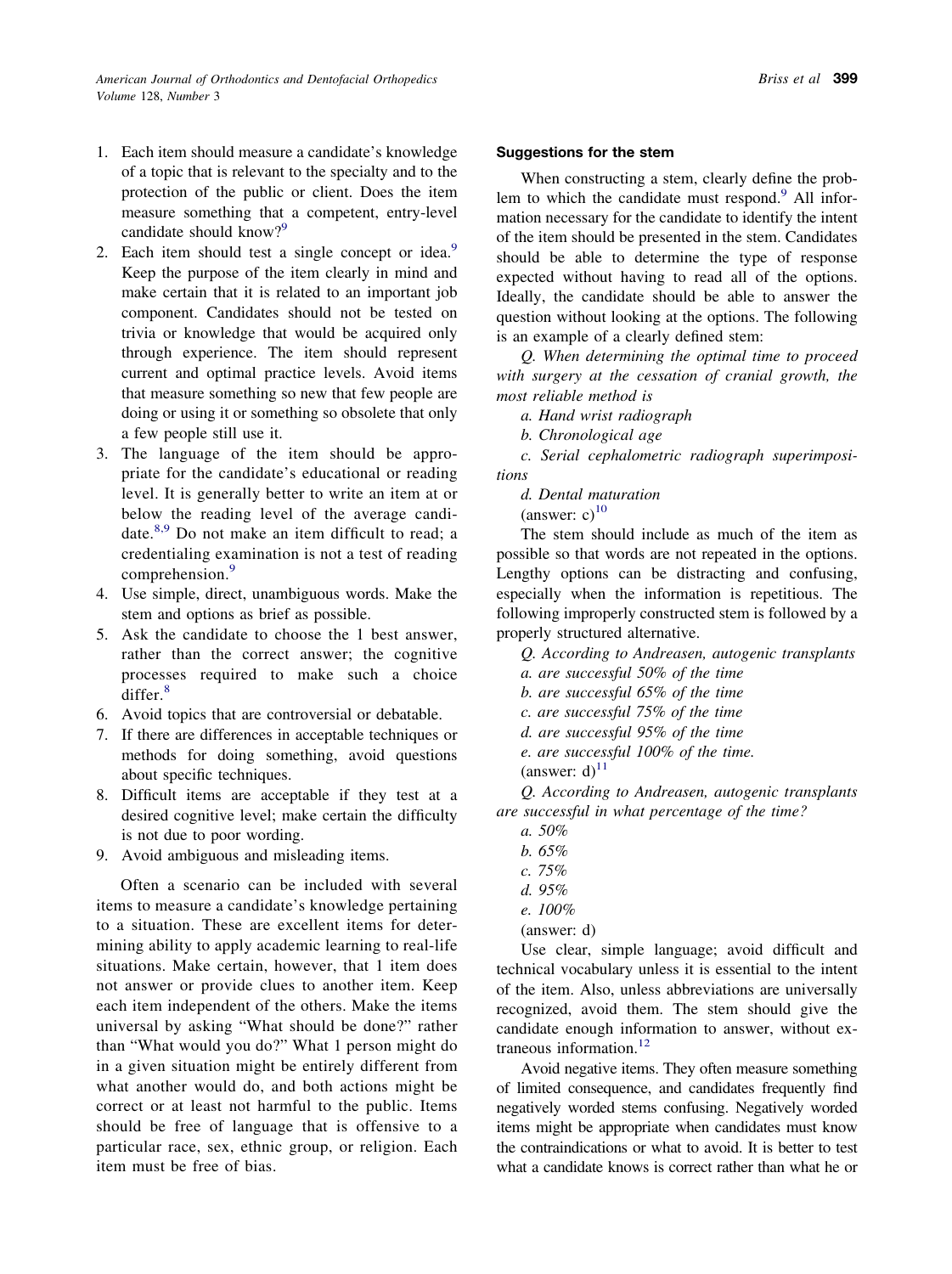she knows is wrong. If, however, it is necessary to use negative words, they should be underlined, capitalized, or otherwise emphasized to clearly distinguish them. Following is an example of a negative word in the stem.

*Q. Each of the following is a classic esthetic feature of apertognathia except one. Which one is the exception?*

*a. Stomion-soft tissue menton distance decreased*

*b. Lip incompetence*

*c. Posterior crossbite*

*d. Excessive height of the lower third of the face*

*e. Anterior dental open bite*

(answer:  $a)^{13}$ )

The stem should present information or a problem that has general applicability rather than being specific to a limited situation. Avoid items that measure a concept or idea that would require different responses based upon where a candidate lives or was educated.

Avoid stems that ask candidates to decide on the correct definition of a term. The intent of credentialing examination items is to test ability to apply classroom knowledge to on-the-job situations. Create items that present problems so that the candidate must know the definition of a term to select the correct answer to a more complex problem.

Include all qualifications needed to choose the right answer. Some candidates might have had different, but not improper, training. Avoid subjectivity in the items.

## **Suggestions for the options**

Select and form the options with care. Each distracter should be just as reasonable as the correct answer. If the distracters are totally alien to the stem, candidates will have no difficulty selecting the correct response. The more plausible and reasonable the options, the more the item will measure a candidate's competency (if the differences among the key and distracters are not minuscule).

Make the distracters attractive to the uninformed. $2$ This does not mean that the item is tricky; rather, it means that the item has been well constructed. Candidates should not be able to pass an examination because the correct answers are obvious; they should pass because they can differentiate among the various options and select those that are correct. The following is an example of an item with effective distracters:

*Q. At what developmental age should myofunctional therapy first be considered in a patient with a tongue thrust but without a speech problem?*

*a. Primary dentition*

- *b. Early mixed dentition*
- *c. Late mixed dentition*
- *d. Permanent dentition-postpubertal*

(answer:  $d$ )<sup>14</sup>

The following suggestions should assist in writing plausible distracters.

- Use common misconceptions.
- Make the distracters and the key similar in terminology and length.
- Avoid distracters that are opposites of the key.
- If mathematics is involved, use options that candidates would obtain if they worked the problem incorrectly.
- Vary the location of the correct answer.<sup>12</sup>
- Avoid using definitive words (always, never) in the distracters and generalities in the key.
- Use "good-sounding" words in both the distracters and the key.
- Make distracters similar to the key, but avoid fine distinctions that are of no practical significance.
- Arrange the options logically. Put numbers (years, weights, time, and so on) in ascending order and arrange multi-word or sentence options from shortest to longest. This method of sequencing assists candidates as they take the examination, but it also helps the writer become aware of placing the longest option (often the correct answer) at the end.
- Avoid using "all of the above" and "none of the above" as a correct answer. Both are overused and do not provide appropriate information about the candidate's competency. By using "all of the above," a candidate could answer the item correctly without really knowing the necessary information (eg, a candidate knows that distracters A and C are correct; therefore, "all of the above" must be correct.) The argument could also be made that regardless of which option the candidate selects, he or she would be correct because all the options are correct. Testwise candidates will be certain to mark "all of the above" if they are uncertain about the correct answer because this option is typically correct. If "none of the above" is the correct answer, it is impossible to determine whether the candidates really know what is correct because they were not required to select a specific answer.
- Make all options grammatically correct and parallel in form with the stem. Avoid mixing stems that take a plural response with singular distracters; a test-wise candidate will be able to select the right answer if only 1 option is grammatically correct.
- Ensure that all options maintain a similar relationship to the concept in the stem. If the stem seeks a "how" response, all options should provide information on "how" and not on "when" or "where."
- Avoid trivial details or tricks, such as minor errors in a distracter (98.6°C instead of 98.6°F).